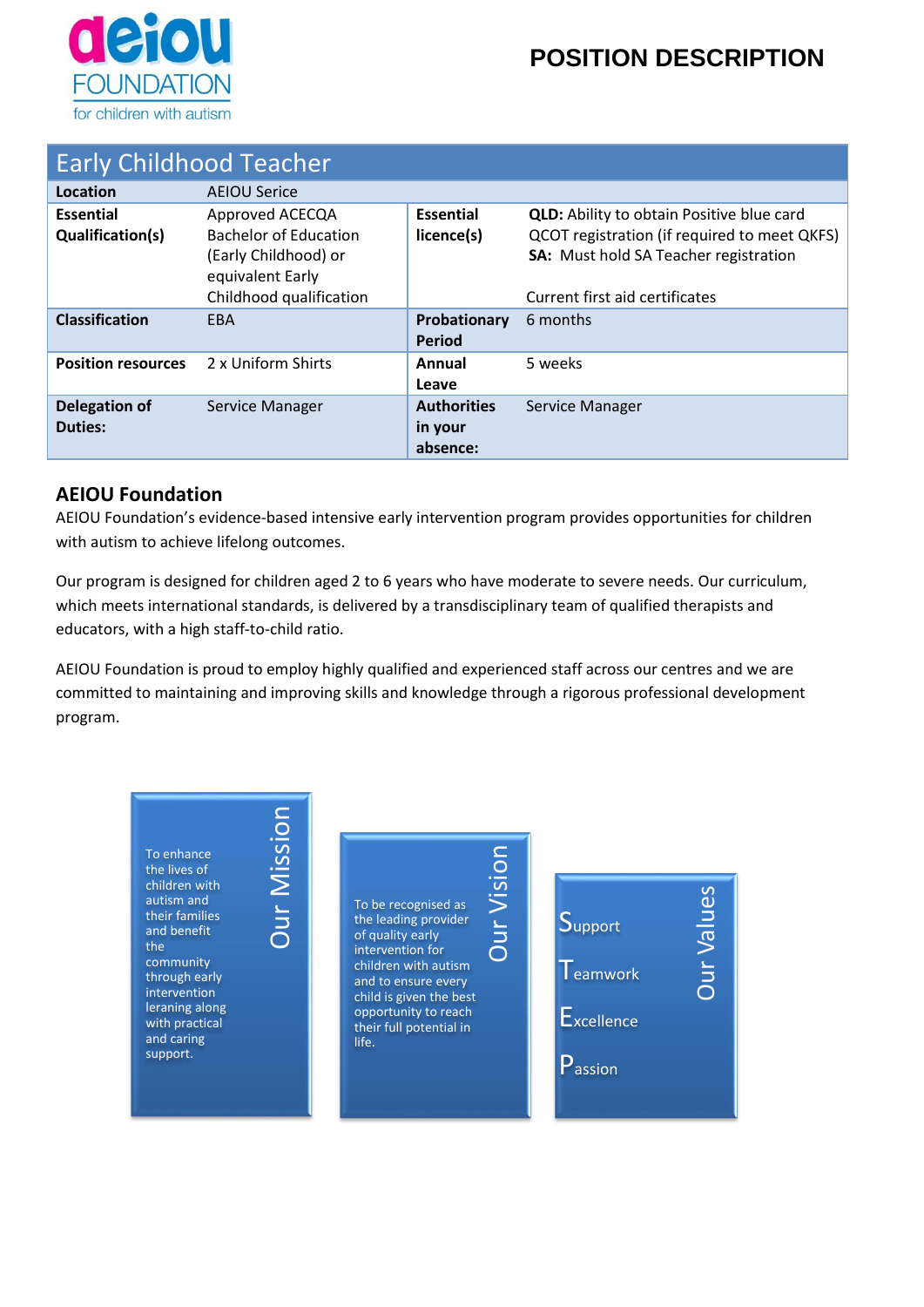

Other key relationships include the wider AEIOU team, children, parents, families and carers.

#### **Position Purpose**

The teacher is responsible for taking a leadership role in the development and implementation of a quality education and program for young children with an autism spectrum disorder, their families and carers.

#### **Responsibilities**

|           | Work according to all of AEIOU's policies,<br>procedures and standards        |           | Act as an advocate for children with autism and early<br>childhood leadership within the service and the wider |
|-----------|-------------------------------------------------------------------------------|-----------|----------------------------------------------------------------------------------------------------------------|
| $\bullet$ | Develop and maintain for the provision and                                    |           | community                                                                                                      |
|           | implementation of high quality educational                                    |           | Participate in developing<br>an<br>appropriate<br>early                                                        |
|           | programs, working closely with the therapy                                    |           | program for<br>children<br>intervention<br>with<br>ASD,                                                        |
|           | team                                                                          |           | particularly in regards to meeting students' individual                                                        |
| $\bullet$ |                                                                               |           | development needs, IP goals and behavioural plans                                                              |
|           | Implement the AEIOU program, Early Years                                      |           |                                                                                                                |
|           | Learning Framework and the Queensland                                         |           | Be committed to ongoing learning about ASD and                                                                 |
|           | Kindergarten Curriculum<br>Guidelines<br>and                                  |           | implementing evidence based strategies                                                                         |
|           | ensure documentation reflects each child's                                    | $\bullet$ | To adopt and embrace the organisation's values                                                                 |
|           | learning                                                                      | $\bullet$ | To ensure the environment is kept in a safe and                                                                |
| $\bullet$ | Demonstrate an understanding of autism                                        |           | hygienic state at all times                                                                                    |
| $\bullet$ | Act as the Certified Supervisor for the centre                                | $\bullet$ | A commitment to work as an effective team member                                                               |
|           | Service in the absence of the Manager (See                                    | $\bullet$ | To assist team members in understanding and                                                                    |
|           | Note)                                                                         |           | responding to challenges, change and conflict                                                                  |
|           | Support all educators to work according to                                    | $\bullet$ | To ensure that all communication is completed in a                                                             |
|           | AEIOU's program and philosophy                                                |           | professional and polite manner                                                                                 |
| $\bullet$ | In conjunction with the therapy team, develop                                 | $\bullet$ | To participate in research activities and ongoing                                                              |
|           | IPs and behavioural plans in collaboration                                    |           | Professional Development, maintaining currency in                                                              |
|           | with families and relevant external services.                                 |           | developments in Special Education and in the field of                                                          |
|           | Consult with the therapy team to include                                      |           | autism                                                                                                         |
|           | individualised<br>therapeutic<br>goals<br>and                                 | $\bullet$ | To develop learning resources to support the learning                                                          |
|           | objectives.                                                                   |           | activities                                                                                                     |
|           | Mentor, coach and work with all educators to                                  | $\bullet$ | To attend and participate in; Parent Forum meetings,                                                           |
|           | meet the requirements of their position                                       |           | parent education evenings and fundraising activities as                                                        |
|           | descriptions                                                                  |           | required                                                                                                       |
|           | Oversee the supervision of student teachers                                   | $\bullet$ | To assist or support other centres when the need                                                               |
|           | within the service                                                            |           | arises                                                                                                         |
| $\bullet$ | Develop and maintain open and collaborative                                   | $\bullet$ | To support children in their transition to new                                                                 |
|           |                                                                               |           |                                                                                                                |
|           |                                                                               |           |                                                                                                                |
|           | relationships with all families<br>Encourage and support parent participation |           | education settings                                                                                             |